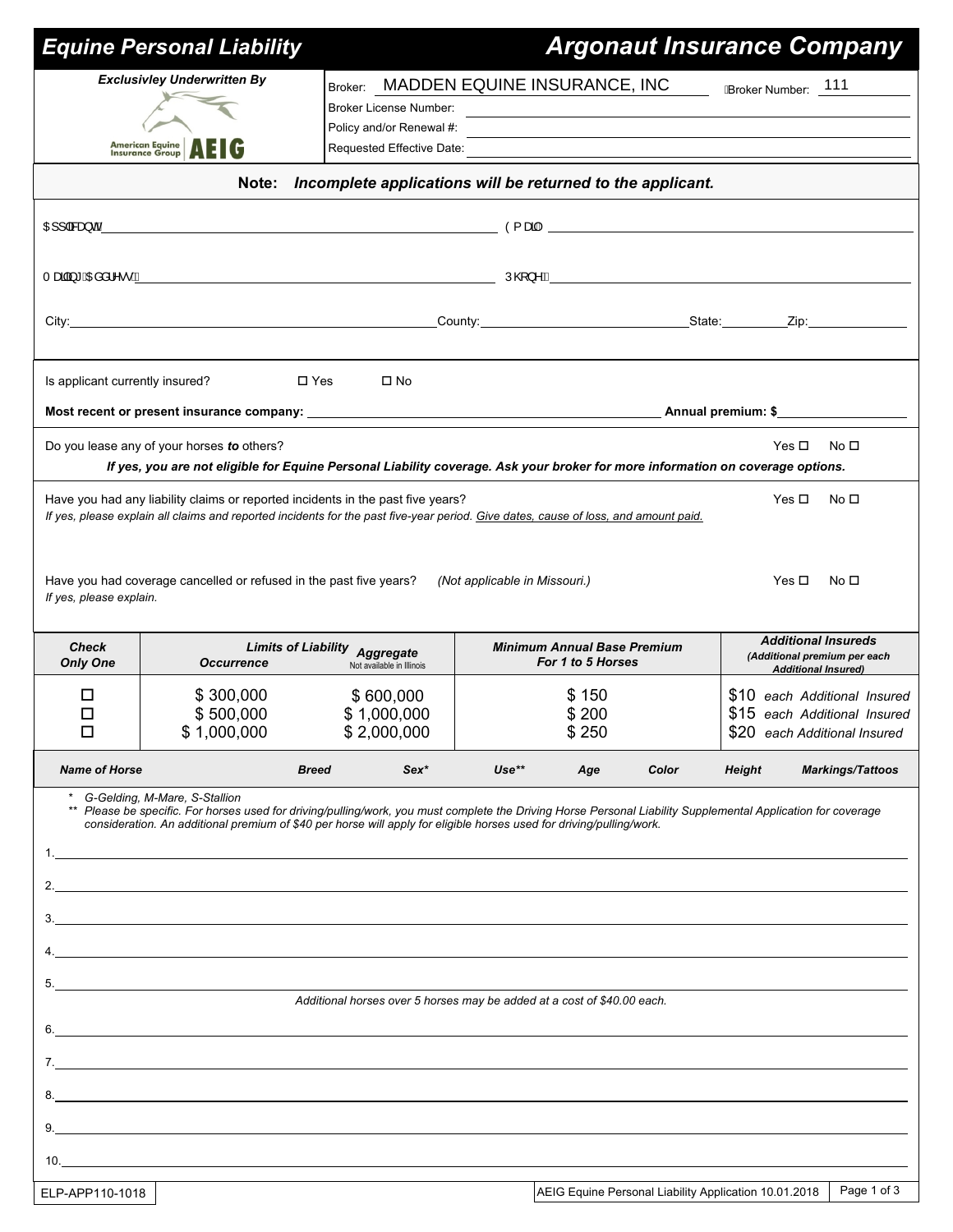| Are all horses owned by the applicant?<br>Yes $\Box$<br>If no, please provide the following.                                                                                               |                                                                                                                  |                              |                                                   |                                                                          |  |  |  |  |  |
|--------------------------------------------------------------------------------------------------------------------------------------------------------------------------------------------|------------------------------------------------------------------------------------------------------------------|------------------------------|---------------------------------------------------|--------------------------------------------------------------------------|--|--|--|--|--|
| Name of Horse                                                                                                                                                                              | Name of Owner                                                                                                    | <b>Address of Owner</b>      | Is there a written<br>lease agreement<br>(Yes/No) | Does the owner need to<br>be named on an Owner<br>Endorsement (Yes / No) |  |  |  |  |  |
|                                                                                                                                                                                            |                                                                                                                  |                              |                                                   |                                                                          |  |  |  |  |  |
|                                                                                                                                                                                            |                                                                                                                  |                              |                                                   |                                                                          |  |  |  |  |  |
|                                                                                                                                                                                            |                                                                                                                  |                              |                                                   |                                                                          |  |  |  |  |  |
|                                                                                                                                                                                            |                                                                                                                  |                              |                                                   |                                                                          |  |  |  |  |  |
| <b>Additional Insureds</b>                                                                                                                                                                 |                                                                                                                  |                              |                                                   |                                                                          |  |  |  |  |  |
| List any requested Additional Insureds and their connection to your horse(s) for coverage consideration below. Additional premium will apply.<br>(Do not list owners of horses you lease.) |                                                                                                                  |                              |                                                   |                                                                          |  |  |  |  |  |
| Name:                                                                                                                                                                                      | Address:                                                                                                         |                              |                                                   | Relationship:                                                            |  |  |  |  |  |
|                                                                                                                                                                                            |                                                                                                                  |                              |                                                   |                                                                          |  |  |  |  |  |
|                                                                                                                                                                                            | and the control of the control of the control of the control of the control of the control of the control of the |                              |                                                   |                                                                          |  |  |  |  |  |
|                                                                                                                                                                                            |                                                                                                                  |                              |                                                   |                                                                          |  |  |  |  |  |
|                                                                                                                                                                                            |                                                                                                                  |                              |                                                   |                                                                          |  |  |  |  |  |
| <b>Premium Calculation Section</b>                                                                                                                                                         |                                                                                                                  |                              |                                                   |                                                                          |  |  |  |  |  |
| <b>Base Premium</b>                                                                                                                                                                        | Includes up to 5 horses. (Premium from page 1 based on limits selected.)                                         |                              |                                                   |                                                                          |  |  |  |  |  |
| <b>Additional Horses</b>                                                                                                                                                                   | Number of additional horses over 5 horses: X \$40 each =                                                         |                              |                                                   | $\frac{1}{2}$                                                            |  |  |  |  |  |
| <b>Driving Horses</b>                                                                                                                                                                      | Number of driving horses:                                                                                        | $X $40 each =$               |                                                   |                                                                          |  |  |  |  |  |
| <b>Additional Insureds</b>                                                                                                                                                                 | $\sim$<br>Number of Additional Insureds:<br>$X$ \$ each (Additional premium per A.I. from page 1.) =             |                              |                                                   |                                                                          |  |  |  |  |  |
|                                                                                                                                                                                            |                                                                                                                  | <b>Total Annual Premium:</b> |                                                   |                                                                          |  |  |  |  |  |

**This space intentionally left blank**